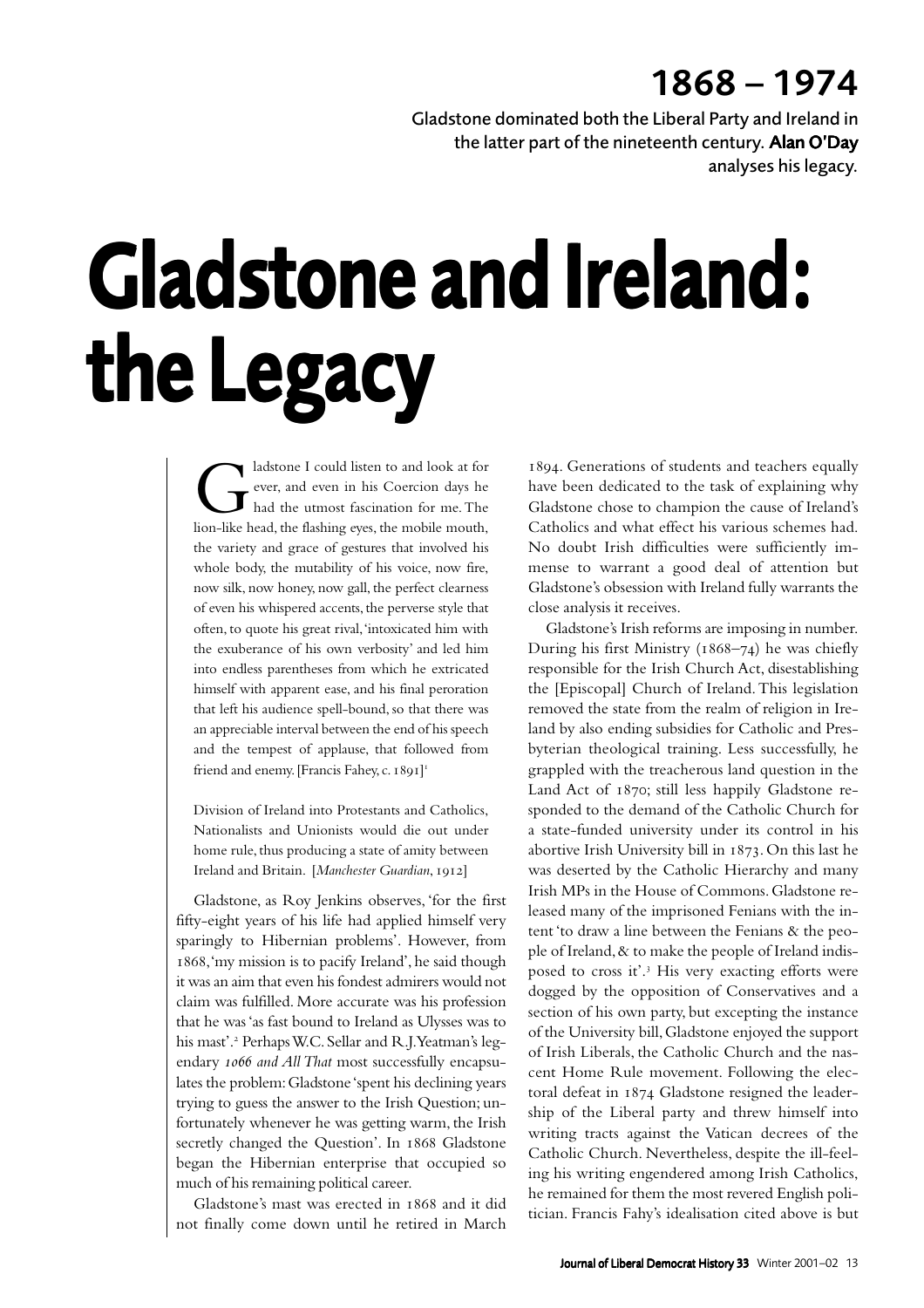one of innumerable tributes to the fascination he exercised on Irish Catholics. In 1877 Gladstone made his only substantial visit to Ireland (he returned to Dublin briefly in 1880), receiving the Freedom of Dublin as a mark of respect for his Irish labours.

Gladstone's second government extending from  $1880-85$  was, if anything, even more immersed in Irish problems and he had to pursue these with less reliable support from Irishmen than he had during the first Ministry. He attempted to mitigate the growing land agitation across the Irish Sea in 1880 with the Compensation for Disturbances bill, a measure defeated in the House of Lords. The following year he piloted the Land Act of  $1881$ , generally regarded as a seminal piece of legislation and secured a further land act in 1882 as part of the bargain known as the Kilmainham Treaty, described in more detail by Ian Machin in his article which follows. In 1883 the Liberals passed the Agricultural Labourers' Act, legislation close to the heart of the Irish party. In 1885 he was part of the Cabinet minority who wanted to implement more extended local government in Ireland. Other legislation, though not directed exclusively at Ireland, had enormous effects there. The Corrupt and Illegal Practices Act of 1883 along with the Franchise and Redistribution Acts of 1884 and 1885 are such instances.

Most famously, he became Prime Minister for a third time in February 1886 in order 'to examine whether it is or is not practicable to comply with the desire...for the establishment...of a legislative body, to sit in Dublin, and to deal with Irish as distinguished from imperial affairs'.<sup>4</sup> His answer was in the affirmative; Gladstone's plan was encapsulated in the Government of Ireland bill which he introduced on 8 April in speech lasting three hours and twentyfive minutes that held the House of Commons spellbound throughout. Now often seen as a limited half-way house, it was a bill which the Chancellor of the Exchequer, Sir William Harcourt, when he first saw it in draft, thought qualified Gladstone as a 'criminal lunatic'.<sup>5</sup> Few on any side saw his scheme as anything less than a bold stroke for good or ill, a point sometimes

lost in the modern literature. He promoted home rule at the cost of splitting his parliamentary ranks and party. Though the bill was defeated and the Liberals lost heavily in the general election of 1886, it provided the basis of the bills of 1893 and 1912. His influence was to be evident up to and beyond . In what must be one of the great ironies of Anglo-Irish history, Gladstone's reasoning about the distinctive character of Ireland and the necessity of founding institutions to reflect this reality was assumed by Andrew Bonar Law, Austen Chamberlain and Walter Long between 1919 and 1921 when they, along with Lloyd George, were midwives to post-1921 Ireland.<sup>6</sup>

Defeated and with the Liberals out of office for perhaps as long as seven years, Gladstone might have gone into an honourable retirement. Following the election the Tory front bencher, W. H. Smith, thought: 'the G. O. M. seems to me to have become something very like a dangerous lunatic. Of him probably there is an end'.7 This, like so much about Gladstone, proved a false prophecy. In spite of advanced age he stayed bound to the Irish mast. Had Gladstone retired in , it is entirely probable that his party would have moderated its Home Rule commitment. Most of his important colleagues held reservations about the project. A rising young Liberal, Richard Haldane, remarked in the late 1880s that while it was legitimate for Gladstone to 'regard the establishment of a Parliament in Dublin as the be-all and end-all of Liberal policy', it was also the case that 'his colleagues are hardly justified in adopting substantially the same course'. The violence engendered by the Plan of Campaign in Ireland, the infamous allegations by *The Times* of Parnellite complicity in crime took a heavy toll on many Liberals' faith in their Irish commitment, yet none of these things deterred Gladstone. During the crisis over the Parnell divorce Gladstone played an instrumental role, having perhaps the single greatest impact on Parnell's fall by insisting that if Parnell remained at the head of the Irish party his own leadership of the Liberals would be 'almost a nullity'. In the crunch the majority of Irish party MPs and the preponderance of Ireland's Catholics opted for Gladstone.

In many ways the most demanding part of Gladstone's commitment still lay ahead in his final period of office from 1892 to March 1894. Following an electoral outcome that would have warranted postponing a Home Rule bill, Gladstone soldiered on. He gave notice to the friends and opponents of Home Rule alike that 'the question of Ireland is almost, if not altogether, my sole link with public life'.<sup>10</sup> He did not ignore the threat posed by the House of Lords to home rule, warning later in the same speech that if the Peers acted against the will of the House of Commons over Home Rule, it is 'impossible for such a [Liberal] government to regard the rejection of such a bill as terminating its duty'. His introduction of the second home rule bill on 13 February 1893 lasted two and a quarter hours and, according to Henry Lucy the doyen of lobby journalists, 'the explanation of the intricate measure was a model of lucidity; the opening passages of the speech soared on lofty heights of eloquence; the stately peroration that closed it will take rank with its most famous predecessors'.<sup>11</sup> The parliamentary struggle in 1886 was short and sharp, but in 1893 it dragged on for months. After the Easter recess Lucy observed, 'both sides mean business, the business of the opposition being obstruction'.<sup>12</sup> He could not 'call to mind any epoch of obstruction exceeding in deliberation and pertinacity that which clogged the wheels of Parliament during the past eight weeks'. The bill finally passed in the House of Commons on 2 September. Individual divisions on clauses often had turnouts numbering more than 600. The physical endurance required was enormous. Throughout the episode Gladstone remained tied to his Irish mast. After what can only be called a Herculean effort, Gladstone himself was prepared to revive the bill in the next session of the House of Commons. His colleagues resisted. A few months later in March 1894 he laid down his burden and no further home rule bill came before the House of Commons until 1912.

By any measure Gladstone's input into Irish affairs up to his final days was huge. Paradoxically, the effort was not commensurate with the results. Of his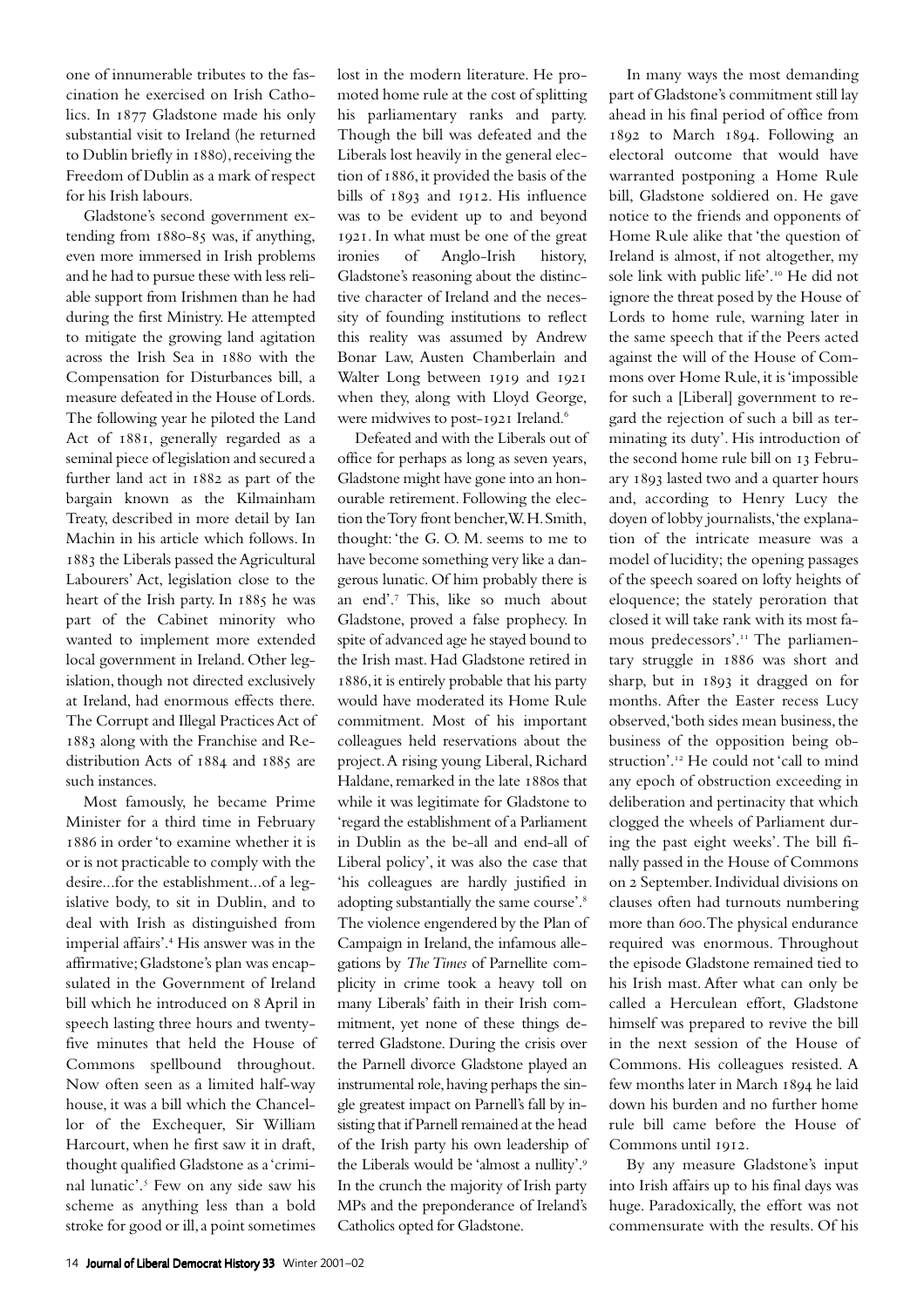several exclusively major Irish proposals, only the Irish Church Act  $[1869]$ can be counted an unambiguous success. Over the years 1885 to 1905 Conservatives and Unionists not only passed more legislation for Ireland than he but their acts had immeasurably larger long-term beneficial consequences. It was they who turned Irish tenants into owner occupiers, it was they who dealt with the democratisation of Irish local institutions and it was they who came closest to grappling with the religious dimension of Irish education. Gladstone's land acts may have undermined the sanctity of property rights and set other important precedents but he was never more than luke-warm about tenant proprietorship, an issue to which he responded pragmatically as in 1886 rather than from high principle. F.S.L. Lyons suggests that the Act of 1881 may have delayed the final solution though he also praises Gladstone's intent.<sup>13</sup> It is certainly the case that the Act, particularly the creation of land courts which set rentals for 15 years, was the unwitting progenitor for the second phase of the land war, the Plan of Campaign which began in 1886.

The two home rule bills may have set back other more pertinent Irish reforms without advancing self-government. Moreover, the bills of 1886 and 1893 had a major and not always helpful effect on the bill of 1912. As George Boyce points out, not until 1920 was a home rule bill skilfully drafted and that came from the hands of Unionist politicians.<sup>14</sup> Gladstone's adoption of home rule, as Lyons notes, exacerbated polarisation of communities in Ireland, pushing, for instance, Presbyterian radicals 'into a unionism which always went somewhat against the grain'.<sup>15</sup> Nor can it be overlooked that Gladstone, albeit reluctantly, implemented coercion in the 1870s and again twice did so in the first half of the 1880s. Though he initiated the release of Fenian prisoners, he was no soft-hearted sentimentalist where rebels were concerned. He treated the military prisoners, Fenians in the British army, without remorse and it was Benjamin Disraeli [the Earl of Beaconsfield]'s government which set the last of these men free. None of these observations is original;



none seriously impairs Gladstone's repute as Ireland's benefactor.

In spite of a lengthy catalogue of Unionist measures and some reservations about what Gladstone actually did in Irish affairs, we are unlikely to be witness to historical revisionism placing any single Conservative or collective of Tories and Unionists on a plane with Gladstone. His esteem in nationalist Ireland is not owed to his accomplishments in a strict sense, does not even hinge on his intentions, but rests on the intangible element of his generosity of spirit. What gives him a unique place in Irish historical memory may be best described by that overworked word, charisma. These same qualities give Gladstone his central place in the history of the Liberal Party and British liberal tradition. He exemplified the spirit that must always animate greatness in the public sphere, nobility of purpose, not just the initiation of concrete legislation or remedying grievances. Gladstone possessed the now unfashionable commitment to high ideals and his English and Irish followers responded to his uplifting purpose. He possessed a charisma for nationalists that in the years between Daniel O'Connell's death in  $1847$  and the Easter Rising of 1916 was second to none excepting perhaps Parnell's - and even the great Irish Chief himself could not match Gladstone's appeal when put to the acid test.

Within the context, the years of the first administration  $(1868-74)$  have a special pertinence. In general this period has received less attention than the later years. But it was then that the lines Gladstone subsequently pursued were laid down.

The Church Act in his eyes was never just about appeasing the sensitivi-